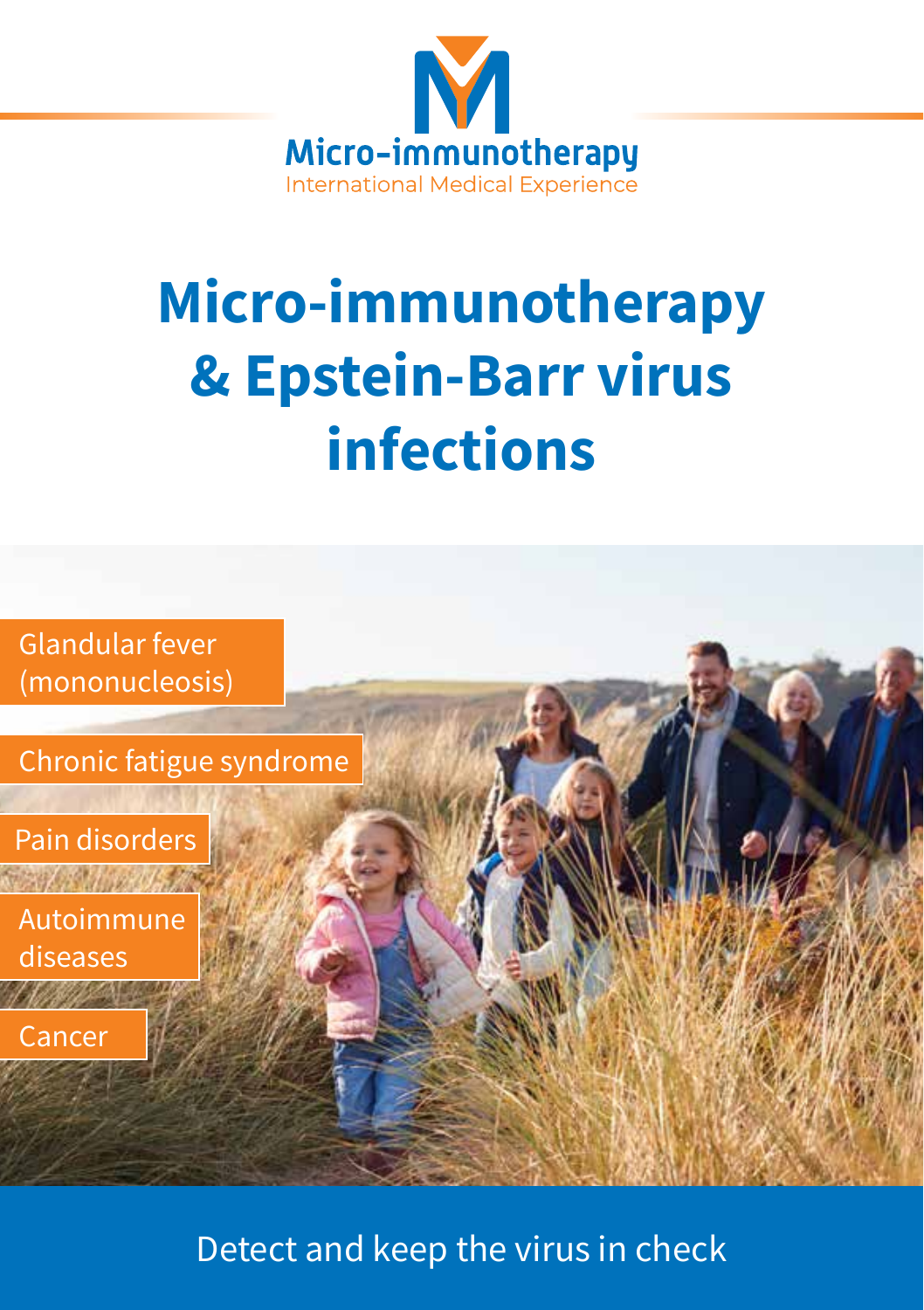

More and more people are suffering from persistent and largely unexplained symptoms such as chronic malaise accompanied by fatigue, recurrent sore throat, partly swollen cervical (neck) lymph nodes, migratory joint and muscle pain and unexplained temperature spikes. The real causes are often undetected. Do you also have a wide range of similar symptoms? Have you or your doctor ever considered the potential impact of the Epstein-Barr virus (EBV)?

## **A closer look at the Epstein-Barr virus**

More than 90 percent of people around the world are infected with the Epstein-Barr virus<sup>1</sup>.

The primary infection usually occurs during childhood and the virus is mainly transmitted by saliva or airborne infection. The clinical course is generally asymptomatic or completely harmless. If the infection first occurs during adolescence or adulthood, it can sometimes manifest as glandular fever, also known as mononucleosis. Mononucleosis is accompanied by symptoms such as sore throat, swollen cervical lymph nodes, feverish episodes and severe fatigue.

The tricky feature of the Epstein-Barr virus is that, like many other herpesviruses, it remains in the body for a lifetime after the initial infection. To be more precise, it enters a "dormant state" inside certain immune cells, namely B cells (Fig. 1). EBV is normally kept under control by the body's own defence mechanisms<sup>1</sup>.

#### **When EBV evades immune control**

However, various factors such as individual predisposition, chronic infections, persistent stress or malnutrition can trigger imbalances of the immune response. Chronic stress in particular adversely affects the body's defence mechanisms. Studies show that, in periods of psychological stress, e.g. during exams, the immune system is weakened and the risk of EBV transitioning from the "dormant state" to the active replication phase (reactivation) increases<sup>2</sup> (Fig. 1).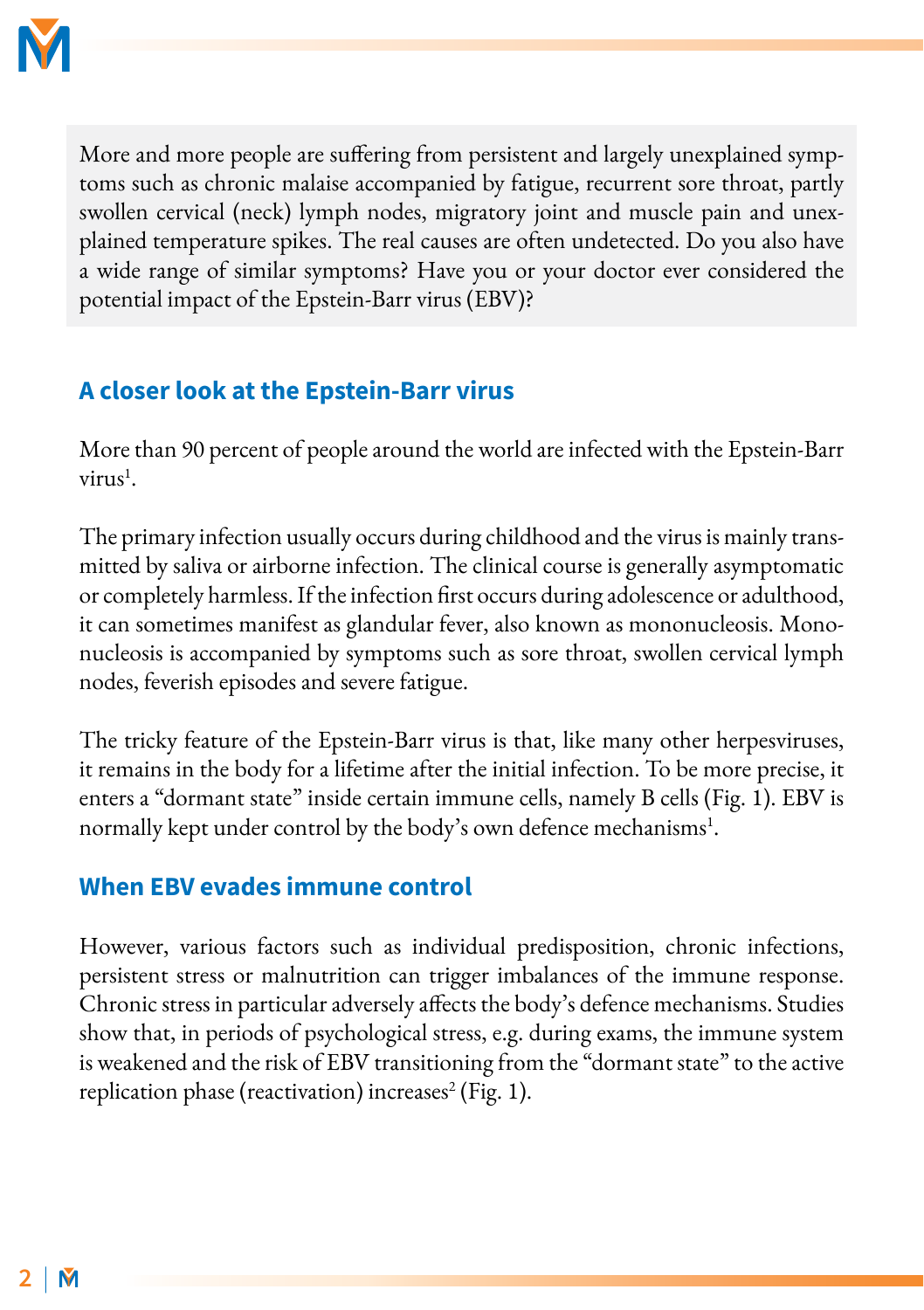

*Fig. 1: Simplified diagram of the EBV replication cycle*

- **1. Primary infection**: The Epstein-Barr virus enters the body and replicates in specific host cells, the so-called epithelial cells in the mouth, nose and throat. It goes on to infect certain immune cells – the B cells. These rapidly proliferating, infected cells are largely eliminated by specific defence mechanisms.
- **2. Dormant phase**: Some viruses evade immune control and remain in a kind of "dormant state" inside the B cells following the initial infection.
- **3. Reactivation** (switch to active replication phase): Triggered by various factors, the virus can transition once again from the "dormant state" into the active replication phase. It then infects other cells or is transmitted to other persons. The immune system is also a key factor in bringing the virus under control at this point.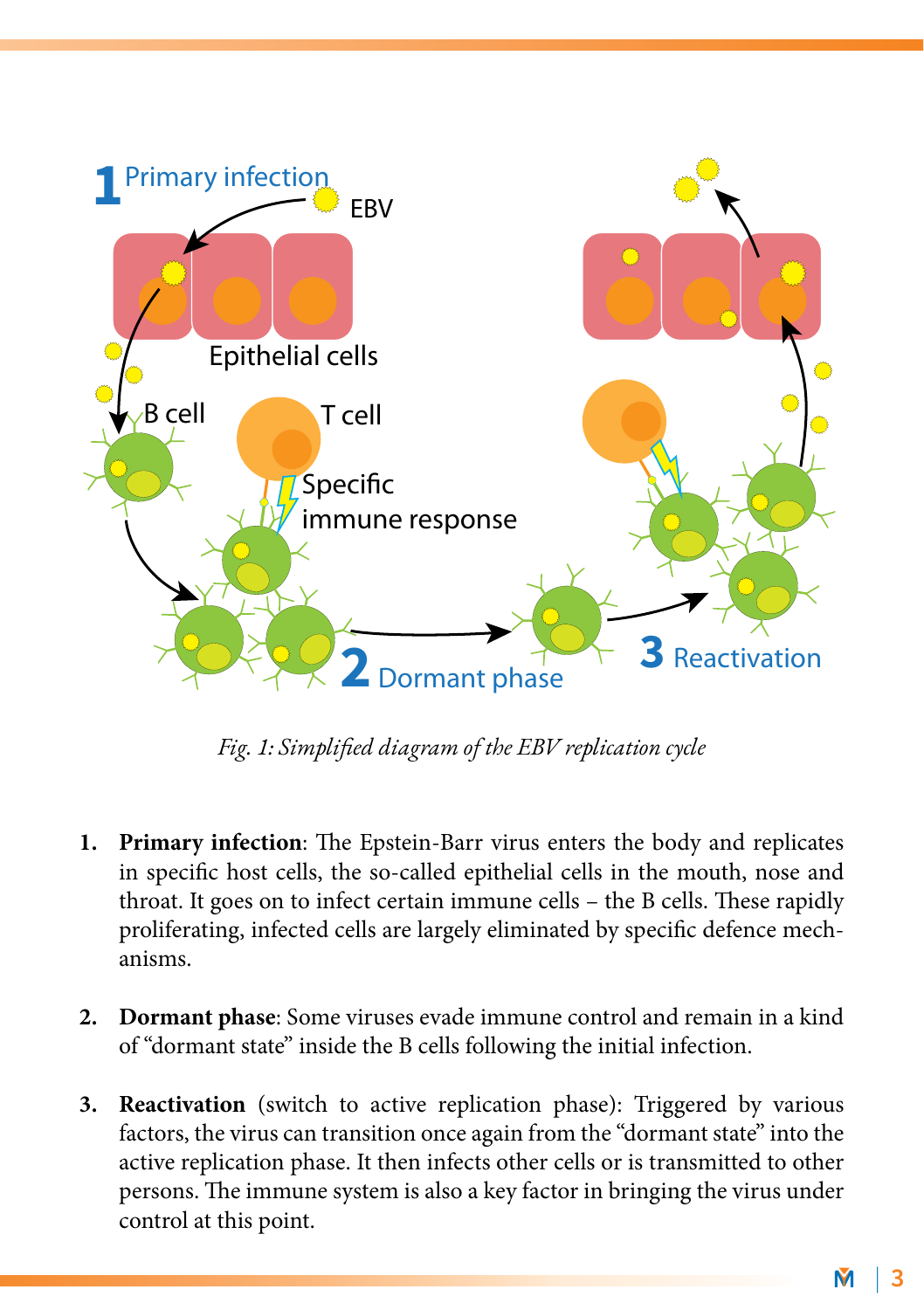

EBV exposure can harm the body on several levels. The infected cells divide more readily and help to spread the virus throughout the body. EBV can also trigger immune disorders by down-regulating the defence mechanisms, for instance, making the body more susceptible to infections. Furthermore, this virus can promote onco- $\rm logical^{3}$  and autoimmune processes $^{4}$  via different mechanisms.

Various symptoms (Fig. 2) can appear and the risk of serious diseases (Fig. 3) also increases if EBV remains active over a prolonged period<sup>5</sup>.



Unexplained temperature spikes

#### *Fig. 2: Symptoms indicative of EBV reactivation*

| Glandular fever<br>(mononucleosis) | Fibromyalgia and other pain<br>disorders                                             |
|------------------------------------|--------------------------------------------------------------------------------------|
| <b>Recurrent infections</b>        | Autoimmune diseases<br>(including multiple sclerosis,<br>Hashimoto's disease, Lupus) |
| Chronic fatigue syndrome           | <b>Cancer (including Burkitt)</b><br>lymphoma, Hodgkin's disease)                    |

*Fig. 3: Association between EBV and various diseases (a selection)*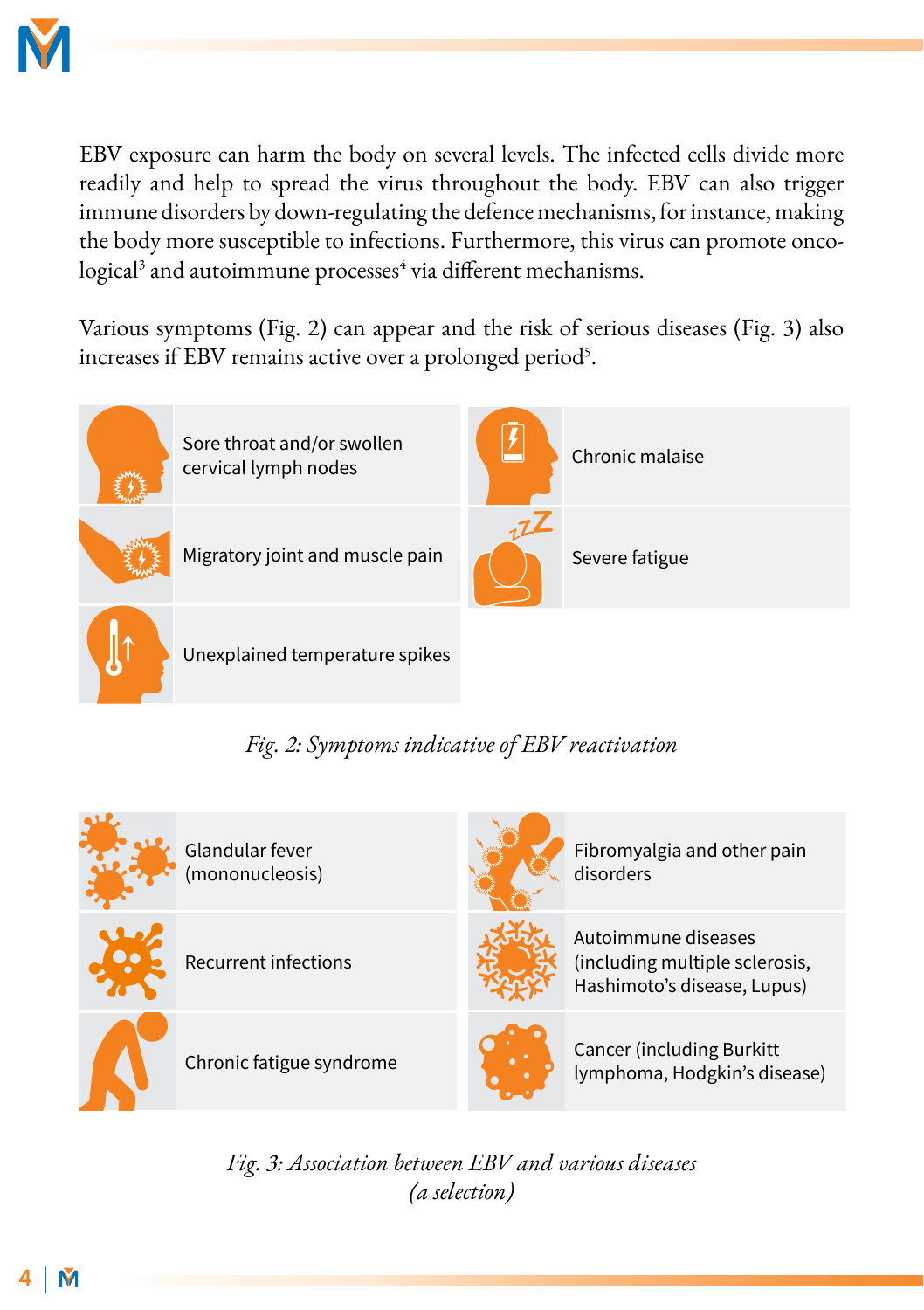#### **Diagnostic options**

If you suffer from unexplained symptoms, it is convenient to rule out diagnostically an EBV reactivation. Doctors and therapists trained in micro-immunotherapy use specific diagnostic methods to establish more precisely whether EBV has entered the active replication phase and if the immune system is responding appropriately.

In addition to a complete EBV antibody test (serology<sup>6</sup>), a specific blood test called lymphocyte typing is generally requested. Various immune cell counts and their ratio are determined in this analysis, that provides a picture of the patient's immune system at a certain point in time. According to the laboratory results and your clinical condition, the appropriate treatment will be chosen in order to regulate your immune system.

## **The micro-immunotherapy approach**

This is precisely where micro-immunotherapy comes into play as it helps to boost the body's own defence mechanisms or self-regulating capacity.

For example, the formula used to treat EBV infections is aimed at inhibiting virus replication and/or infection of other cells via a specific combination of immunomodulatory substances (including cytokines) and nucleic acids in low doses, thereby supporting the function of the immune system at the same time.

Treatment usually lasts for 3 to 6 months, or longer, depending on the patient case, since it takes time to regulate the immune system given its complex structure.

It should also be noted that symptoms may intensify 14 days after onset of treatment due to activation of the immune system. However, once the immune system has regained its strength, it can bring the virus back under control and improve general health in the long term.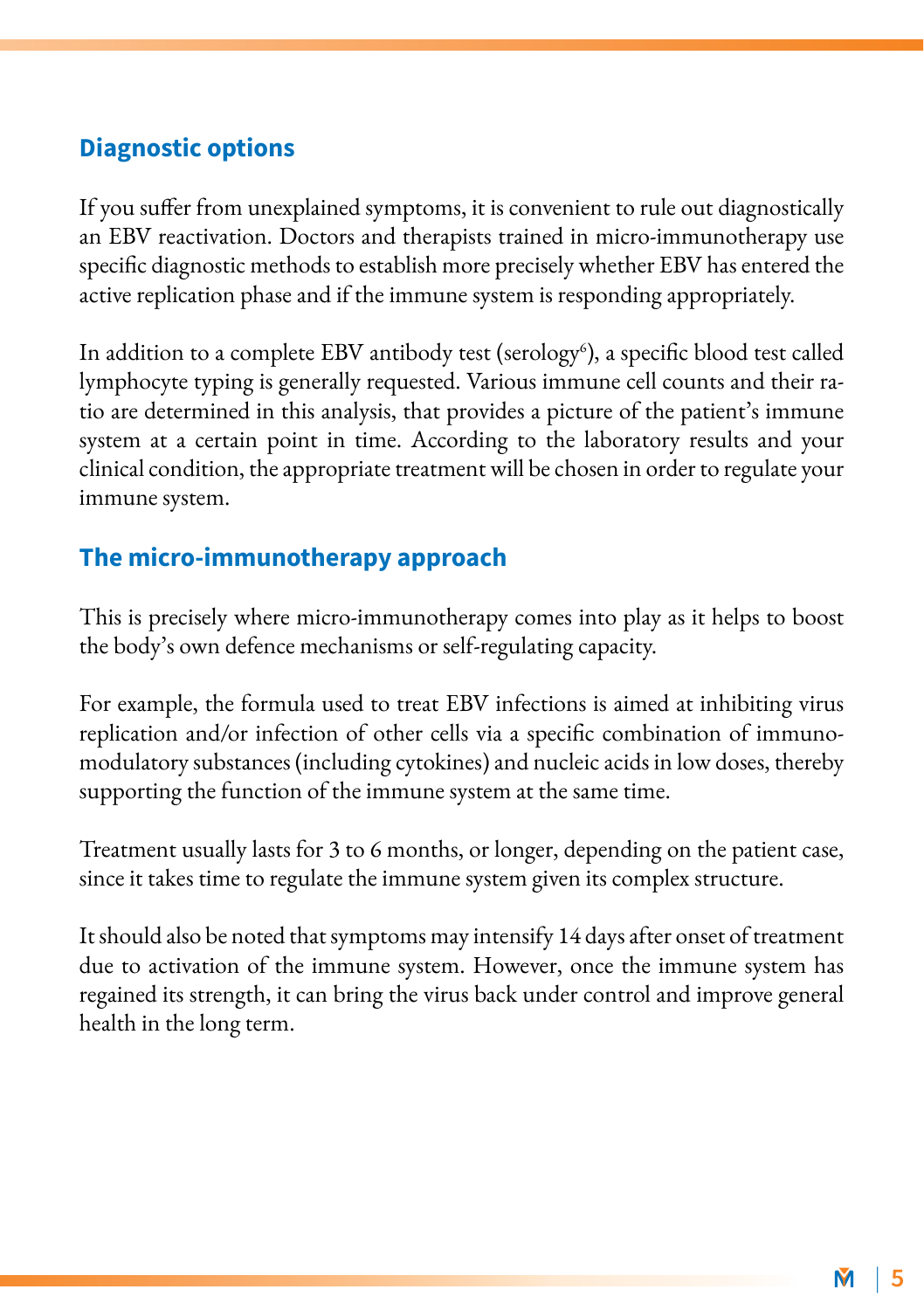

Micro-immunotherapy formulas can be used in children, adults and the elderly as they are easy to take sublingually (under the tongue) and have a good safety profile given their low dosage. They are compatible with other therapeutic approaches and can basically be incorporated into any preventive program or treatment plan (Fig. 4).



*Fig. 4: Advantages of micro-immunotherapy formulas*

#### **Conclusion**

EBV reactivation may be responsible for unexplained clinical symptoms you are experiencing. As the related symptoms can be attributed to a variety of clinical conditions, it usually takes a long time to detect the underlying cause. Knowledge is power!

Therefore, ask your doctor or therapist to check whether you are suffering from an EBV reactivation and avoid the risk of repeatedly receiving a wrong diagnosis. If a viral burden is confirmed, micro-immunotherapy is a gentle, sustainable therapeutic option to support the immune system in case of EBV infections and associated diseases.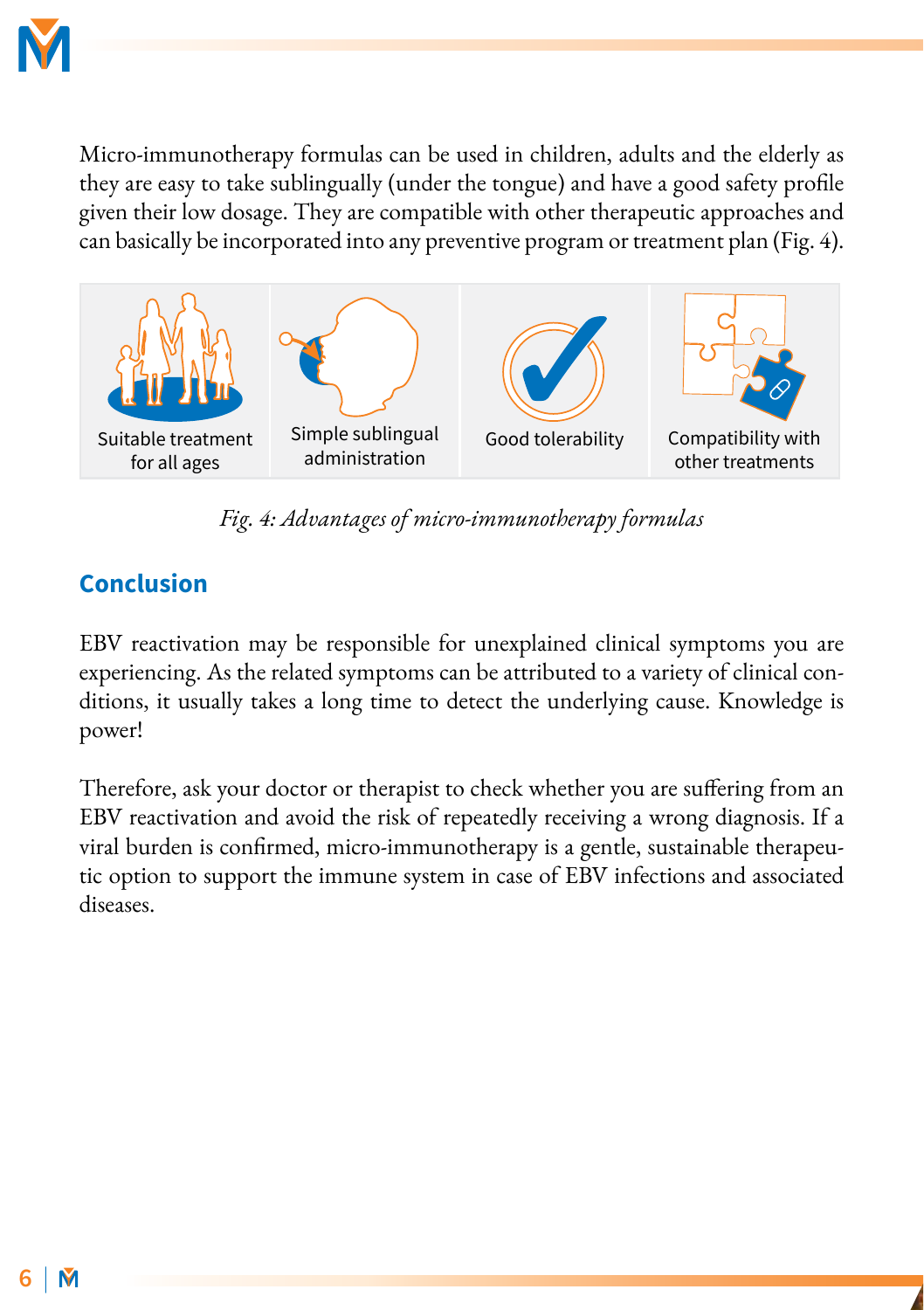#### **Bibliography**

- *1. Smatti MK et al. Epstein-Barr Virus Epidemiology, Serology, and Genetic Variability of LMP-1 Oncogene Among Healthy Population: An Update. Front Oncol. 2018;8:211.*
- *2. Sarid O, Anson O, Yaari A, Margalith M. Epstein-Barr virus specific salivary antibodies as related to stress caused by examinations. J Med Virol. 2001;64(2):149-56.*
- *3. Yin H, Qu J, Peng Q, Gan R. Molecular mechanisms of EBV-driven cell cycle progression and oncogenesis. Med Microbiol Immunol. 2019;208(5):573-583.*
- *4. Pender MP. CD8+ T-Cell Deficiency, Epstein-Barr Virus Infection, Vitamin D Deficiency, and Steps to Autoimmunity: A Unifying Hypothesis. Autoimmune Dis. 2012;2012:189096.*
- *5. Fugl A, Andersen CL. Epstein-Barr virus and its association with disease a review of relevance to general practice. BMC Fam Pract. 2019;20(1):62.*
- *6. Klutts JS, Ford BA, Perez NR, Gronowski AM. Evidence-based approach for interpretation of Epstein-Barr virus serological patterns. J Clin Microbiol. 2009;47(10):3204-10.*